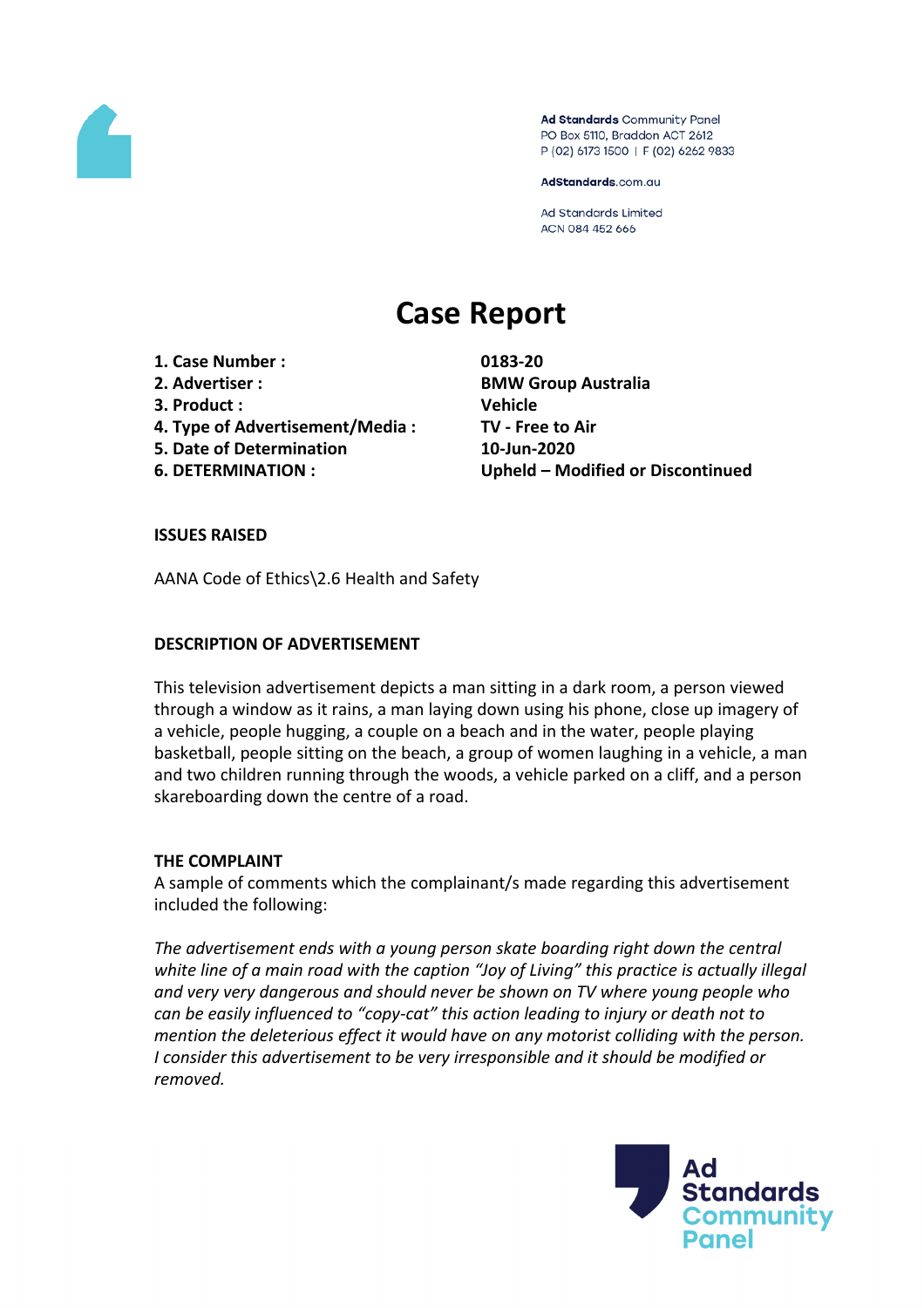

### **THE ADVERTISER'S RESPONSE**

Comments which the advertiser made in response to the complainant/s regarding this advertisement include the following:

*The complaint refers to the second to last shot from the TVC that depicts a man skateboarding along a road (0:23") including a super that appears and states: 'JOY IS COMING'.*

*A potential breach of the requirements of Section 2 of the AANA Code of Ethics ("Code") has been raised.*

*BMW Australia provides its substantive response below.*

*Issues raised to date – section 2.6 of the Code (Unsafe behaviour)*

*The notice sets out under the heading "Issues raised to date" that the relevant complaint relates to a potential breach of item 2.6 of the Code (Unsafe behaviour).*

*Item 2.6 of the Code sets out that "Advertising or Marketing Communication shall not depict material contrary to Prevailing Community Standards on health and safety." BMW Australia notes that the Prevailing Community Standards ("Standards") on health and safety are those that are determined by the Community Panel from time to time, and are therefore subject to change.*

*Notwithstanding this, BMW Australia submits that the depicted behaviour should not offend the Standards.*

*Skateboarding without a helmet is not prohibited under the Autralian Road Rules.*

*Whilst the road depicted in the advertisement has a dividing line, the skateboarder depicted in the advertisement has a clear line of sight for the road ahead and is not skateboarding around a blind corner or over a horizon.*

*To mitigate the risk of creating "copycat" behaviour as the complaint suggests may be a risk created by the advertisement, a disclaimer has been shown in subtitle to clarify that this shot was "filmed under controlled conditions".*

*The TVC campaign launched on Saturday 9 May in Australia nationally, and concluded on Sunday 31 May. The TVC is no longer being broadcast in free-to-air or digital channels.* 

*Whilst BMW Australia allows that the circumstances of filming are not a primary consideration of whether an advertisement depicts material in breach of item 2.6 of the Code, the agency that originally produced this film has confirmed to BMW Australia that the filming took place under controlled circumstances. The scene was*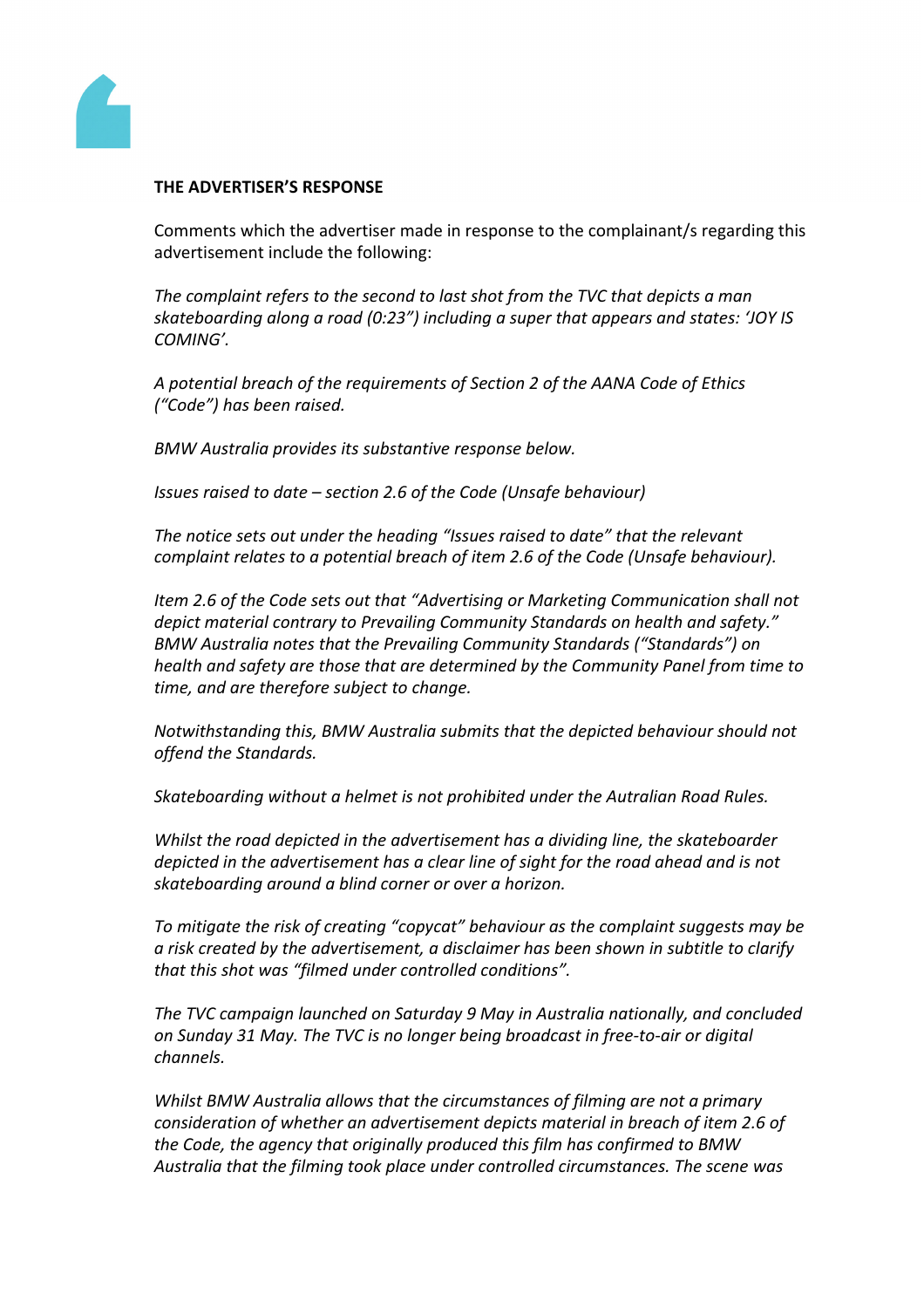

*shot during a roadblock with a professional skateboarder. A statement from the relevant agency can be procured by BMW Australia and provided to you if required.*

*Other matters in section 2 of the Code*

*For completeness, BMW Australia provides the following responses relating to any potential breach of any other item of section 2 of the Code:*

#### *2.1 - Discrimination or vilification*

*Response: There is no discrimination of vilification present within the TV commercial, nor is this raised in the complaint.*

#### *2.2 - Exploitative or degrading*

*Response: There is no exploitative or degrading behaviour present within the TV commercial, nor is this raised in the complaint.*

#### *2.3 – Violence*

*Response: There is no violent behaviour or consequences of violent behaviour present within the TV commercial, nor is this raised in the complaint.*

#### *2.4 - Sex, sexuality and nudity*

*Response: There is no presence of nudity, sex, or sexuality present in the commercial, nor was this raised in the complaint.*

#### *2.5 – Language*

*Response: The use of language in the TV commercial is appropriate. There is no obscene language present, nor is this raised within the complaint.*

## *2.7 - Distinguishable as advertising*

*Response: The TV commercial is clearly distinguishable as advertising and features both BMW product and the BMW logo. This was not raised as an area of concern as part of the complaint.*

## **THE DETERMINATION**

The Ad Standards Community Panel (the Panel) considered whether this advertisement breaches Section 2 of the AANA Code of Ethics (the Code).

The Panel noted the complainant's concerns that the advertisement depicts illegal and unsafe behaviour and would lead young people to be influenced to copy-cat such behaviour.

The Panel viewed the advertisement and noted the advertiser's response.

The Panel considered whether the advertisement was in breach of Section 2.6 of the Code. Section 2.6 of the Code states: "Advertising or Marketing Communications shall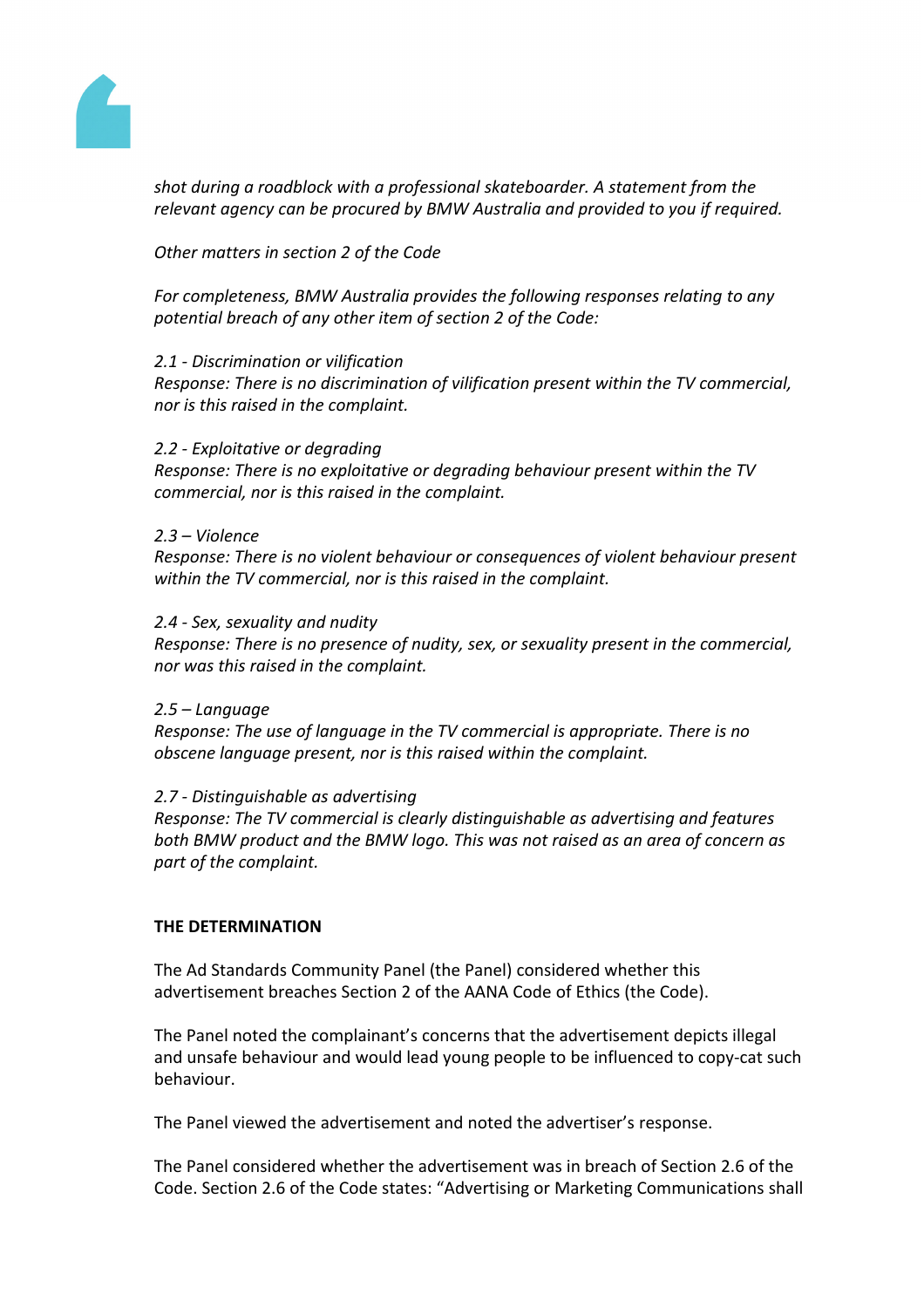

not depict material contrary to Prevailing Community Standards on health and safety".

The Panel considered that the scene depicted a man on a skateboard riding down the centre of a road with no helmet. The Panel noted that the scene was approximately four seconds long.

The Panel noted that the Australian Road Rules contained the following provision

*"240 (1) A person must not travel in or on a wheeled recreational device or wheeled toy on:*

*(a) a road with a dividing line or median strip; or*

*(b) a road on which the speed-limit is greater than 60 kilometres per hour; or (c) a one-way road with more than 1 marked lane."*

The Panel noted that wheeled recreation device is defined as "a *wheeled device, built to transport a person, propelled by human power or gravity, and ordinarily used for recreation or play, and:*

*(a) includes rollerblades, rollerskates, a skateboard, scooter, unicycle or similar wheeled device…"*

The Panel noted that there is no requirement in the Australian Road Rules for skateboard users to wear a helmet.

The minority of the Panel considered that the overall advertisement was highly stylised and promoted a feeling of anticipation and freedom. The minority considered that the image of the man on the skateboard riding into the forested distance was symbolic of the exhiliaration of country driving and would be unlikely to be considered to be promoting unsafe behaviour.

The minority of the Panel considered that the depiction of an exhilarating and potentially dangerous activity filmed under controlled conditions is not in itself promoting dangerous copycat behaviour

The Panel noted the disclaimer on screen stating that the advertisement was filmed under controlled conditions and also noted the advertiser's response that the road was closed during the filming of the advertisement, and the Panel noted that there are no other vehicles or people depicted on the road in the advertisement.

The majority of the Panel considered that the man is depicted riding down the centre of a road that has a dividing line and that this depiction is in breach of the law. The majority considered that although the Panel is not a law enforcement agency, the majority of the community would consider that laws relating to road use and safety are the prevailing community standards.

The majority of the Panel considered that although there is not a legal requirement that skateboard users wear a helmet, the law is clear on where skateboards may be